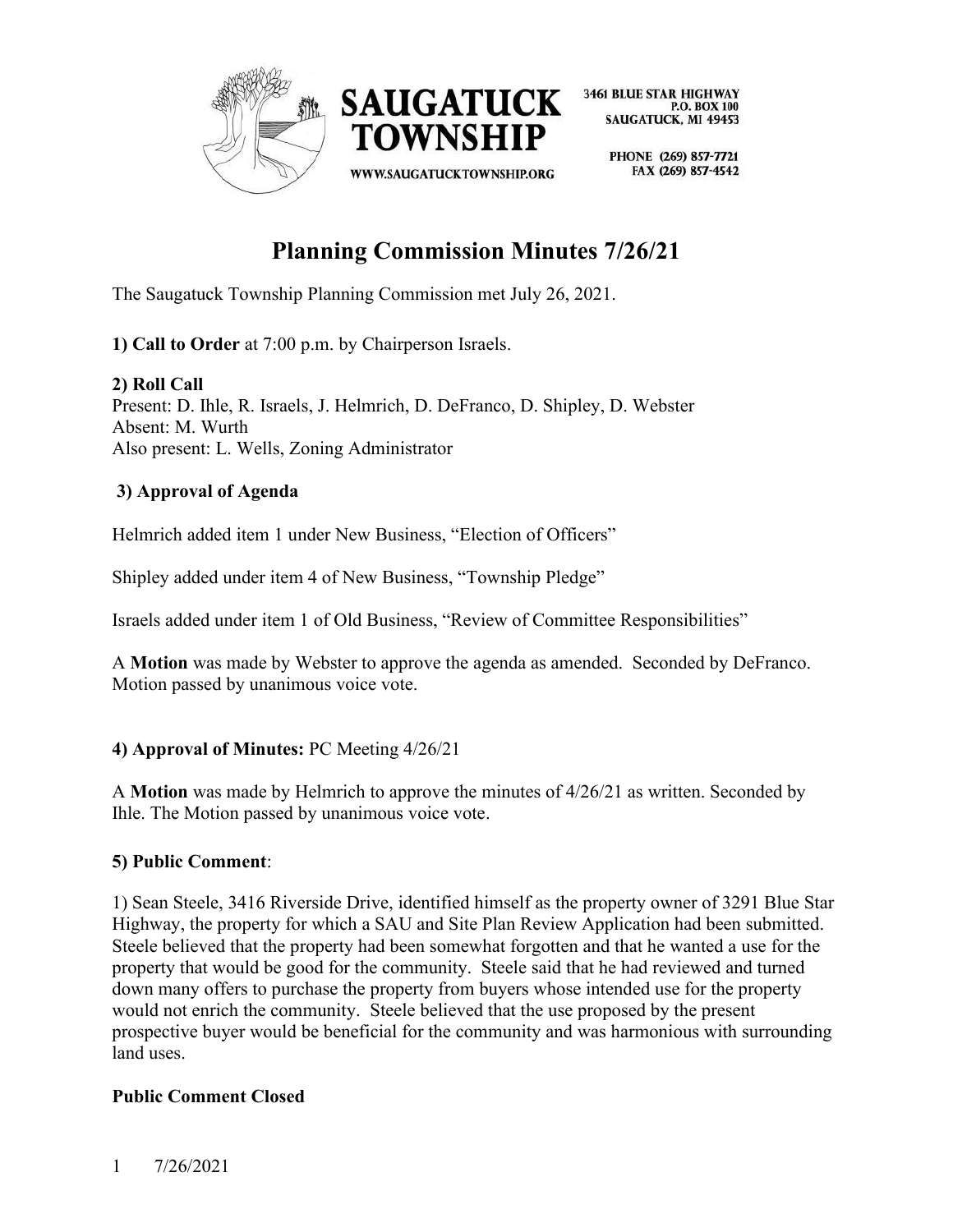



> PHONE (269) 857-7721 FAX (269) 857-4542

### **6) New Business**

# **1. Election of Officers**

A **Motion** was made by Helmrich to elect the following slate of Planning Commission Officers: Israels (Chair), Ihle (Vice-Chair), and DeFranco (Secretary). Seconded by Webster. The Motion passed by unanimous roll call vote.

- **2.** Special Approval Use and Site Plan Review application from Grant Venue LLC, agent Nederveld, for a 6600 sf Event Center at 3291 and unaddressed parcels on Blue Star Highway, parcels are as follows:
- $\bullet$  20-010-037-10
- $\bullet$  20-010-037-00
- $\bullet$  20-010-035-30

Parcels are zoned C-1 and R-1 and are in the Blue Star Highway Mixed Use/Residential Commercial District. The use is considered "other similar commercial uses not specifically listed."

Planning Commission considers use and site plan as separate motions.

Wells reviewed staff report and recommendations on file.

Dave Ash and Mike Baker represented the project. Explained that the proposal would keep the three existing structures on the property and construct a new structure. Whereas the original application proposed having gravel driveways and parking areas, the plan has been updated such that all drives and parking areas will be paved per the request of the Township engineer. Project representatives stated that applicant is willing to meet the requirements as laid out by the TWP engineer and Fire Department.

# **Israels Opens Public Hearing**

1. Brian and Candice Grant, 857 Allen Dr. Holland, MI, identified themselves as the applicants. Grants explained that they are the owners of Port 393 in Holland, an event center, similar to the one they are proposing to construct in the TWP. Grants stated that the proposed event center would have no liquor license, would need to be closed no later than midnight with staff cleaning up afterwards, and would be in operation year-round. Grants were confident that their business could attract people and businesses to the Saugatuck area year-round. Grants said that they were flexible to any restrictions/prohibitions regarding smoking/marijuana use on premise that might be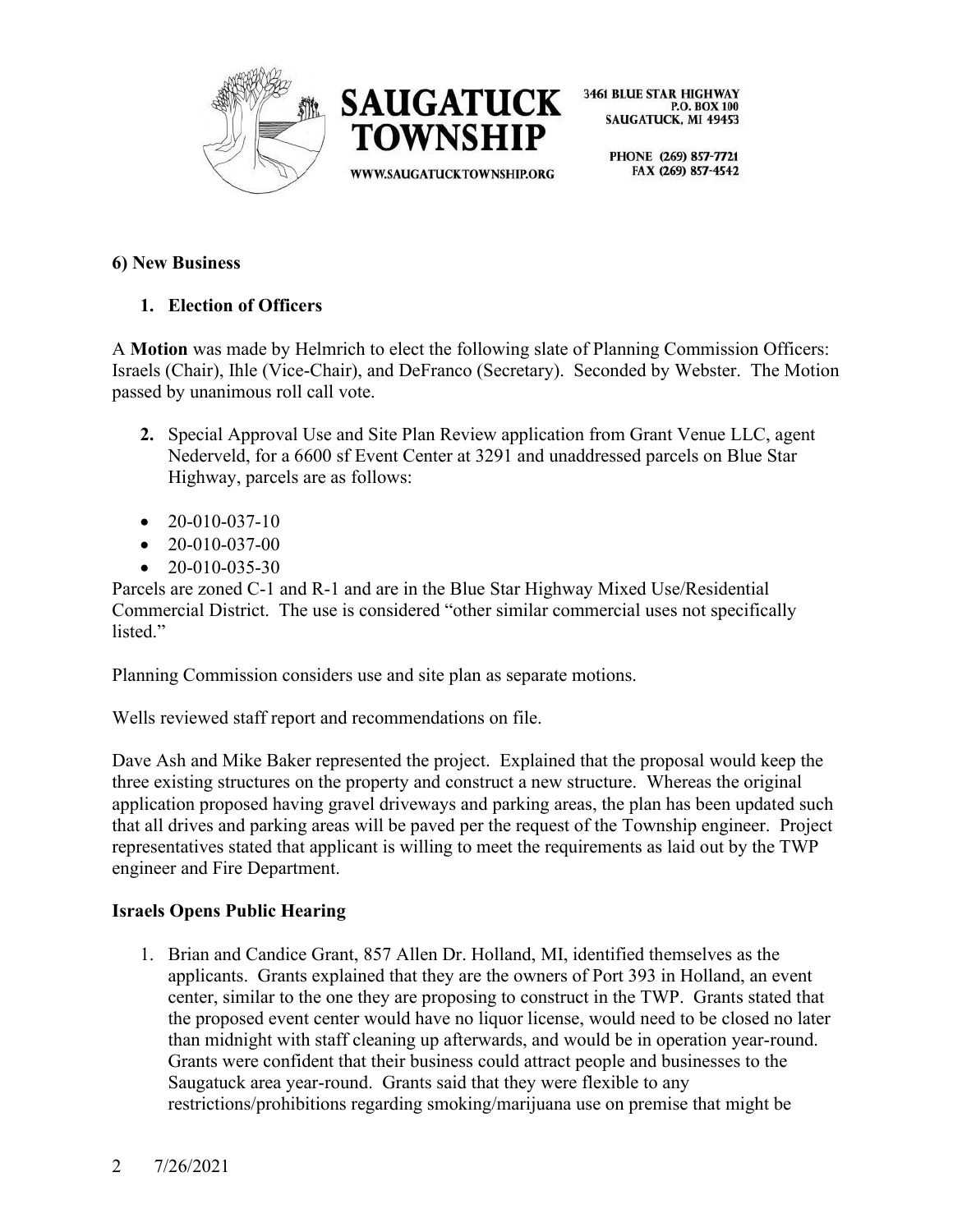



> PHONE (269) 857-7721 FAX (269) 857-4542

required by the PC. Grants clarified that individuals could not casually show up to the space for a drink, rather the space would be accessible only for attendees of private events. Grants planned to repurpose all existing buildings onsite; expressed a love for the site as it presently exists because of its natural beauty and garden-like feel. The Grants believed that they can attract lots of people with the natural beauty of the site, and are confident that they could book events off-season which would support the community during times when business is historically slow. Grants clarified that there would be an in-house DJ and that they would be in control of sound; any outdoor activity would be moved inside by 7pm. Grants also stated that they were exploring alternative transportation options for guests arriving at event space.

- 2. Joe Novakoski, 3347 Gas Light Lane, owns property adjacent to the property applicant is seeking to purchase. Novakoski submitted correspondence to the PC detailing his concerns with the SAU and Site Plan submitted by the applicant. Novakoski expressed concern with the following items: (1) possible noise disturbance from the site and its effect on property values, (2) whether parking capacity proposed in the site plan was sufficient given the applicant's proposed use, (3) lack of screening for refuse in site plan, (4) potential for patrons going outside to smoke and create noise disturbance, (4) insufficiency of plan for storm-water runoff given that the proposed area is a likely a wetland, (5) potential septic issues, and (6) traffic issues that could arise at the Old Allegan and BSH intersection due to proposed use. Novakoski expressed appreciation for applicant's addressing the paving of the site's drives and parking areas.
- 3. Dr. Howard Peschke, 6549 Old Allegan Rd, stated that he owned 10 acres by Old Allegan Rd, east of the site the applicants propose to purchase. Peschke stated that he had lived at this location for 32 years and purchased the land because it was quiet. Peschke was concerned that noise from the proposed use would negatively impact wildlife in the area.
- 4. Nick Cappelletti, 3279 Blue Star Highway, owns the property directly to the south of the site applicants propose to purchase. Cappelletti stated that he owned other properties in the TWP and has resided in the community for 28 years. Cappellettii expressed his opposition to the event center because of its proposed capacity of 300 persons. Cappelletti was not opposed to the idea of a large event center in general, but had specific concerns with respect to the proposed site of the use, believing that the use conflicts with the vision of the community as outlined in the Master Plan. Cappelletti quoted the Tri-Community Master Plan, and reiterated that the plan emphasizes the maintenance of a small town feel and rural character. Cappelletti said a 300-person event center was not harmonious with the Master Plan. For his own business on BSH, Cappelletti chose to develop a boutique feel as is fitting with the intimate nature of other businesses along the BSH corridor. Cappelletti emphasized that BSH is not a safe thoroughfare and wished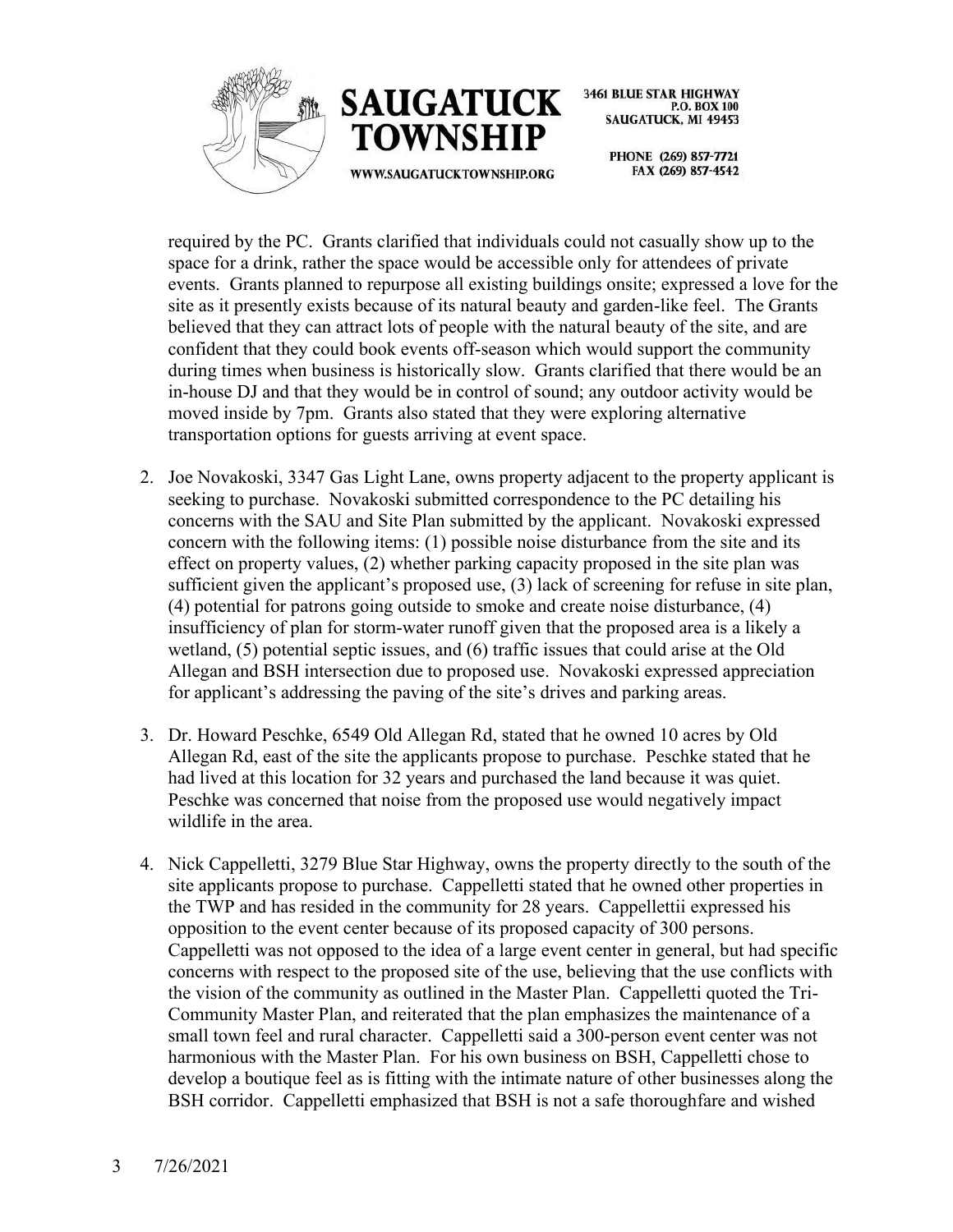

> PHONE (269) 857-7721 FAX (269) 857-4542

that the proposed project would not occur at the site presently under consideration.

# **Public Hearing Closed**

Shipley asked applicant about their willingness to create a natural buffer on the residential portion of the property. Applicant was very willing and wanted to maintain the natural and garden-like feel of the property. Applicant noted that parking areas would be concealed by existing structures. Ihle said he walked the property and noted the beautiful wooded buffer. Asked if the applicant intended on purchasing the heavily wooded residential lot behind the commercial lot. Applicant confirmed that was their intention. Ihle asked if a wetland impact study had been conducted. Applicant said no. Ihle inquired into the applicants' plans for the residential lot. Applicant noted that they can hear highway noise and would like to keep the woods on the residential lot to minimize highway noise.

Webster asked applicant to clarify how the existing structures would be utilized in the business. Applicant explained they would be used for bride and groom suites. Webster asked where employees would park and if there was a parking plan if the event center was booked to capacity. Applicant said they are researching alternative transportation options for patrons. Helmrich inquired about the location of the applicants' other event space. Applicants noted they live 50ft from their other location. DeFranco asked how the applicant arrived at a 300-person capacity as the optimal capacity for the proposed business. Applicant noted that they typically service parties of approximately 175 persons, but wanted to the flexibility for larger parties.

Israels complimented applicants on their business in Holland. Israels asked about refuse and whether caterers would take their own refuse off-premise. Applicant confirmed this to be the case. Israels asked whether there will be kitchen equipment. Applicant said that there will not be a kitchen, that caterers would bring all their own materials.

DeFranco asked Wells to clarify what the PC would be approving with the SAU application in contrast to the Site Plan Application. Wells explained that the SAU concerned hours of operation, capacity, lighting, noise amplification, parking plan, connection to utilities, installation of sprinkler system, requirement to maintain natural buffer, compliance to the Tree Preservation Ordinance and would be contingent upon review and approval of the site plan. Webster inquired about the Blue Star Highway Overlay District, asking Wells if the applicant had to comply with the C-1 zoning. Wells said that the applicant had moved all C-1 activities to the C-1 portion of the property and all residential-like activities to the residential portion. Wells said the PC could combine all the parcels to have dual zoning or specify that the SAU is only for the commercially zoned area of the property. Helmrich asked the applicant if they host nonprofit groups. Applicant confirmed that they have many non-profit groups rent their event space in Holland. DeFranco asked the applicants if they were comfortable with preserving the back wooded portion of the property. The applicants confirmed they were comfortable with that.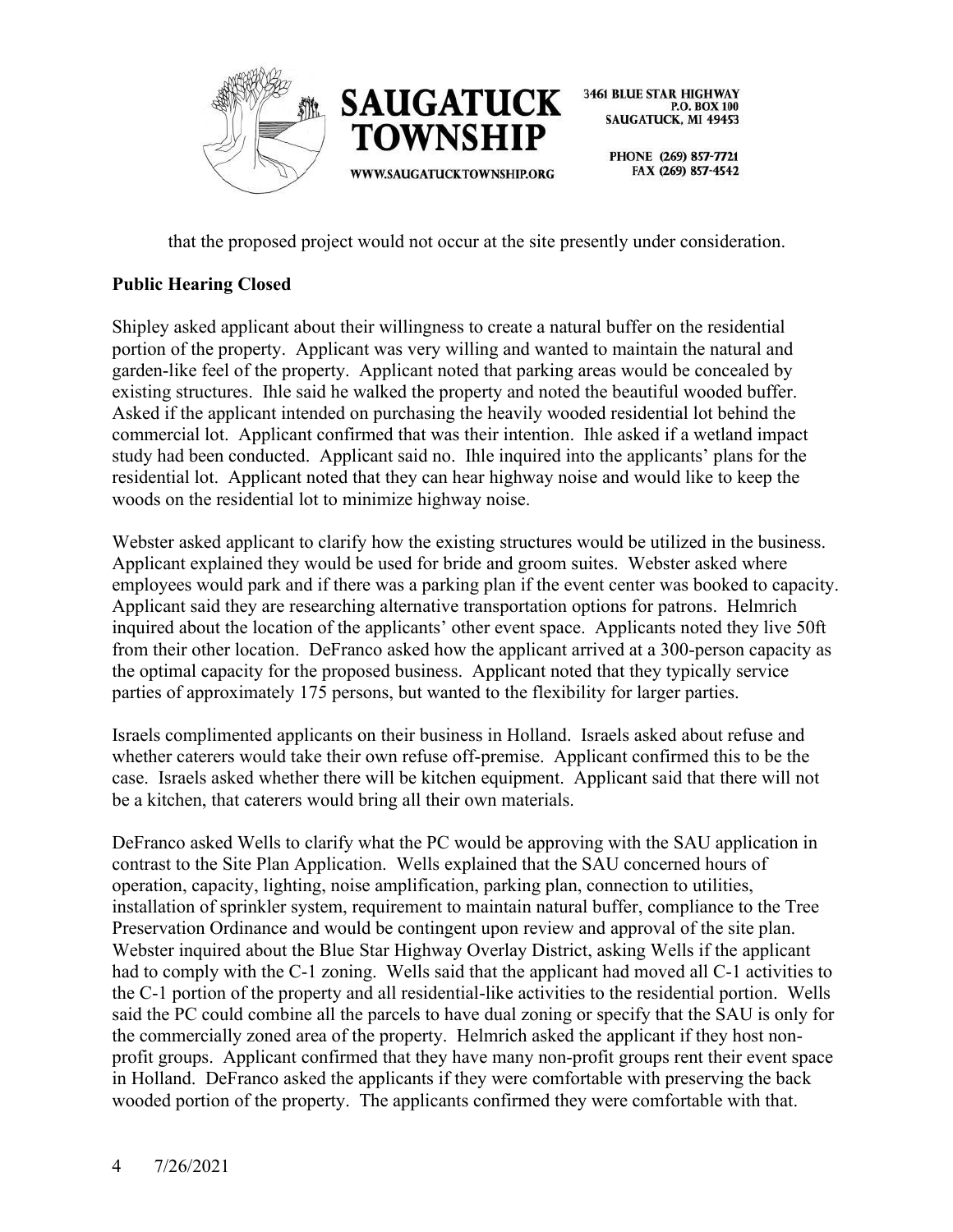



> PHONE (269) 857-7721 FAX (269) 857-4542

Israels asked if there needed to be a fence on the east side of the property. Helmrich asked Wells whether the back lot zoned residential can be excluded from the SAU. Webster noted that the SAU application aligned with the economic goals outlined in the Master Plan.

Israels read a statement from Commissioner Wurth in support of the project.

A **Motion** was made by Webster to approve the SAU application to allow an event center on parcels 20-010-037-10, 20-010-037-00, and 20-010-035-30 with the nine conditions identified in the Staff report in addition to the following conditions: (1) Wooded landscape on R1 portion of the property be preserved and (2) all lots combined into a single parcel, with approval contingent upon a driveway permit being secured from the Allegan County Road Commission and upon review of site plan. Seconded by Ihle. The Motion passed by unanimous roll call vote.

Applicants' engineer from Nederveld reviewed the site plan submitted on behalf of the applicants. Stated that the applicants are willing to meeting the requirements of the TWP review and work with the health department on a septic system. Noted that the applicants still needed to submit a landscaping plan.

Webster asked if the applicants would be amendable to put in landscaping for privacy purposes on the south portion of the property. Applicants agreed and stated that they wanted to be good neighbors. Helmrich asked the applicants if they would be submitting architectural renderings. Applicants said yes. Helmrich asked if approval of the site plan should be tabled until the PC received more details. Webster specified that the PC would like to see more detailed plans regarding the following items: landscaping, compliance with lighting ordinance, paved parking, architectural drawings that (1) identify materials, (2) are to scale, (3) include colors, windows, and landscaping that show all sides of the building and that satisfy the architectural requirements of the Zoning Ordinance. Applicants' engineer emphasized that applicants would conform to all requirements of the TWP. DeFranco clarified that applicant should include landscaping plan for south-side of the property.

A **Motion** was made Webster to postpone site plan approval. Seconded by Helmrich. The Motion passed by unanimous roll call vote.

# **3. Pond Ordinance**

Wells reviewed the existing "one-paragraph" pond ordinance that presently exists. Wells thanked Webster for researching examples of pond ordinances. Wells explained that the new pond ordinance draft calls ponds "man-made water bodies." Wells reviewed the language of the draft pond ordinance that requires oversight if a man-made water body would be over  $\frac{1}{4}$  acre in size.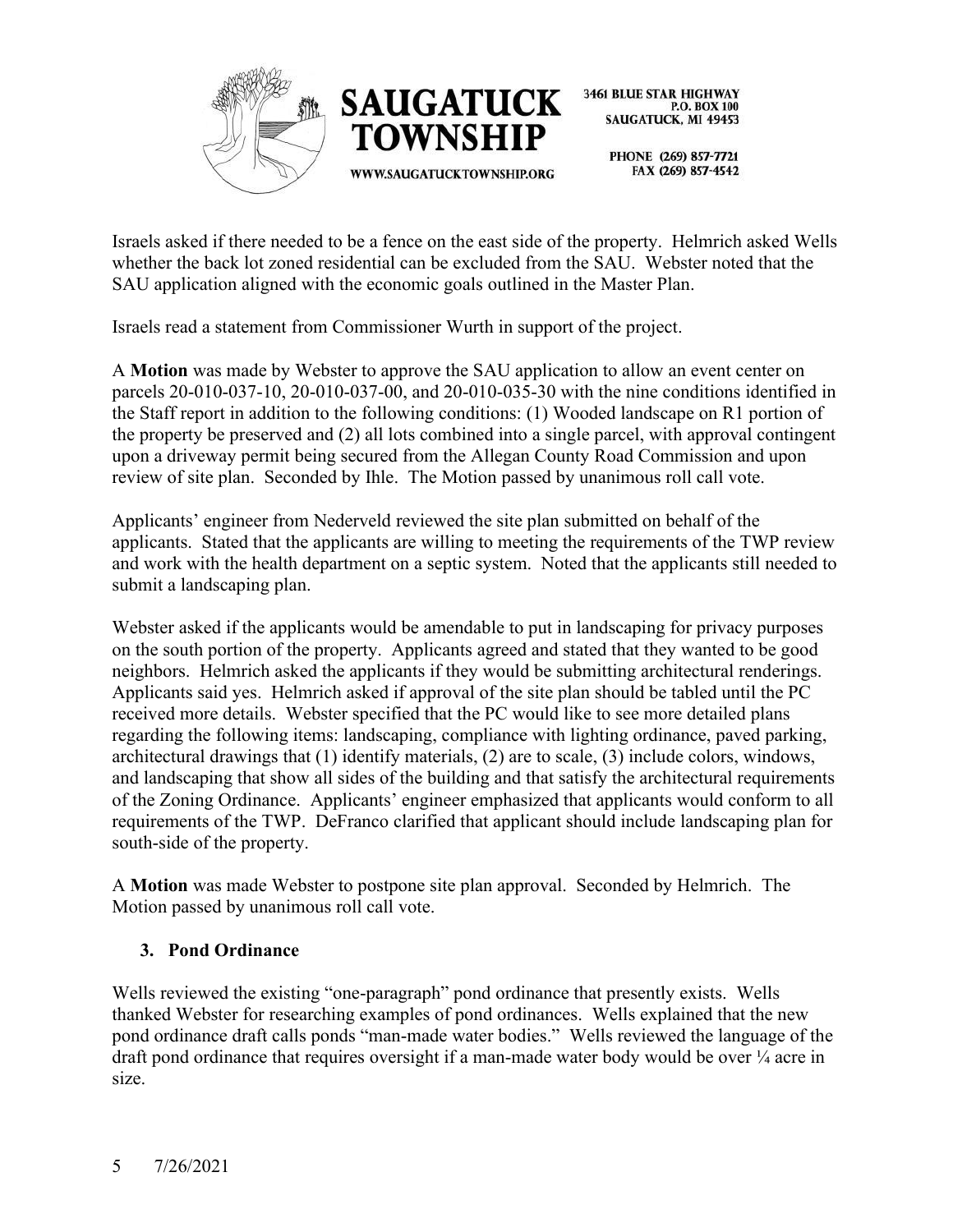



> PHONE (269) 857-7721 FAX (269) 857-4542

Webster recommended adding a definition of "man-made water body." Webster asked if staff should submit edits to the draft ordinance one more time before scheduling a public hearing. Israels, Helmrich and DeFranco thought the draft ordinance was ready for a public hearing. Wells would submit final edits for review by Planning Commissioners and place a public hearing for the ordinance on the agenda for the August meeting.

# **4. Township Pledge**

Shipley introduced the idea of replacing the Pledge of Allegiance with a pledge to the Township, which the PC would draft. Shipley explained that some people are uncomfortable with the Pledge of Allegiance, but that everyone could get behind a pledge that is supportive of the TWP.

DeFranco preferred to say nothing at all than draft a TWP pledge in replacement of the Pledge of Allegiance. Israels noted her Catholic upbringing and concern with showing respect for the veterans of our community. Israels was not in favor of removing the Pledge of Allegiance. Ihle noted that he was a boy scout troop leader and was opposed to removing the Pledge of Allegiance. Helmrich noted that he was uncomfortable with some of the words in the Pledge of Allegiance. Wells noted that the bylaws did not require a pledge to be on the agenda.

# **7) Old Business**

# **1. Review of Committee Responsibilities**

Israels offered support for Planning Commission's special committees. Encouraged special committee chairs to develop expectations for committee members and develop explicit "Meeting Norms" to facilitate healthy conversation.

# **2. Committee Reports**

Planning Commissioners heard special committee chairs report on progress of their special committee. Commissioners heard reports from Ihle (Blue Star Safety), Helmrich (Economic Development), DeFranco (Rural Character and Conservation), and Webster (Attainable Housing).

# **3. Township Board Update**

### **Township Board Summary: May 12, 2021, June 9, 2021, June 21, 2021, and July 14, 2021**

# **Submitted by Board and PC Member Jon Helmrich**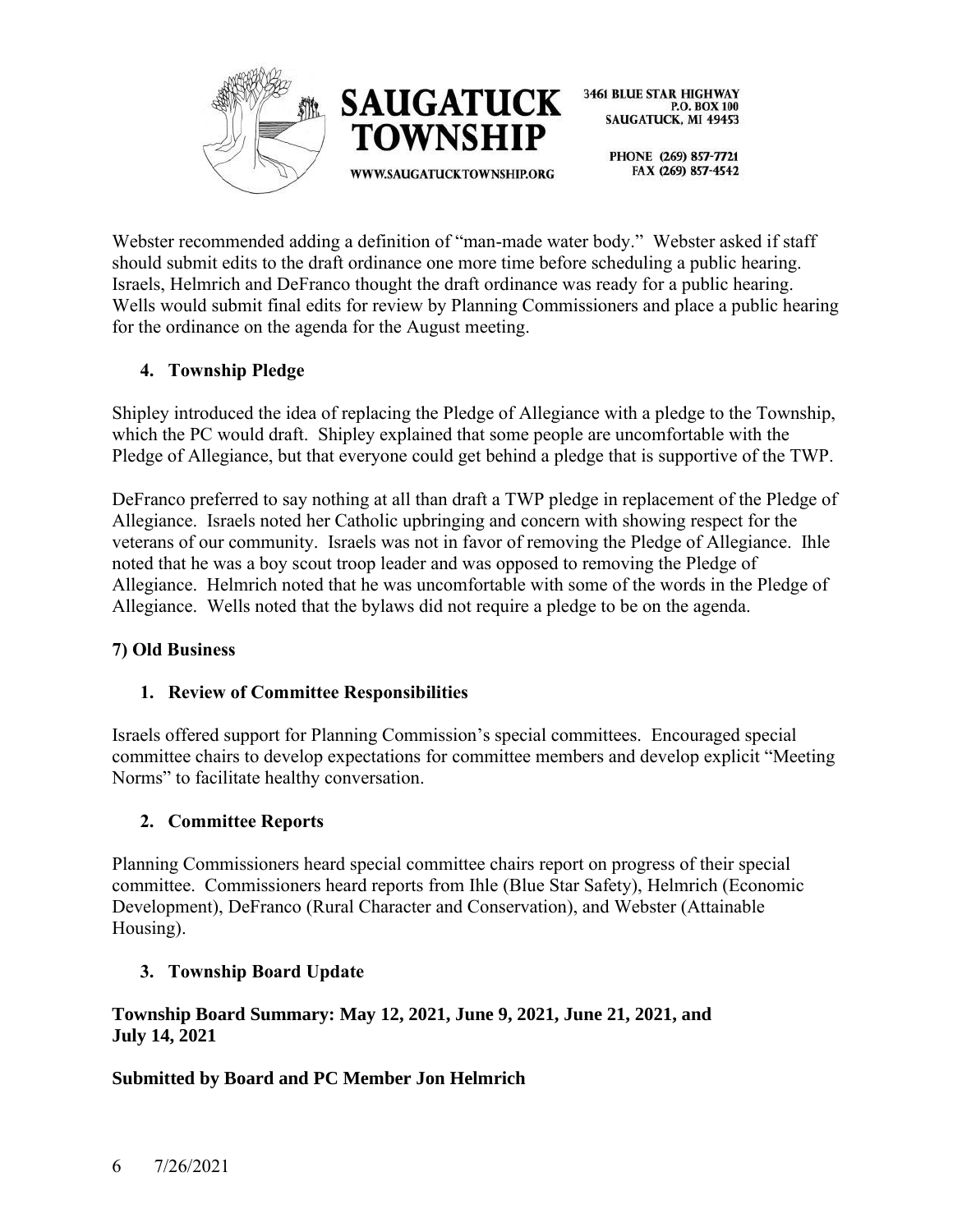



WWW.SAUGATUCKTOWNSHIP.ORG

PHONE (269) 857-7721 FAX (269) 857-4542

- **The Township Board met via Zoom on May 12, 2021:**
- Public Comment was made from Commissioner Kapenga, Parks Commissioner Goshorn, and residents regarding Riverside Drive road project and the Van Horn pond.
- Voted to approve the draft FY2021 budget and proceed to public hearing in June.

TOWNSHIP

- Requested that Legal Counsel and Zoning Administrator provide a detailed timeline on the background on the Van Horn pond project.
- Approved Township pension, dental, and health plans, as well as the general liability insurance.
- Approved a Proclamation to declare June as LGBTQ+ Pride month and display the Rainbow flat at Township Hall.
- Township rep to Kalamazoo Lake Sewer and Water Authority is resigning; we need a replacement rep.
- Township is working with Douglas and Saugatuck on the Communities of Interest effort relative to redistricting.
- More Public Comment on Parks Commission and Riverside Drive road project.
- **The Township Board met via Zoom on June 9, 2021:**
- Public Comment was made on Riverside tree road project and the nature easement there; Chief Janik expressed appreciation for Board's support of the Fire District's budget.
- Tabled for two weeks and a new public hearing the ACRC plans for Riverside Drive and Dugout Road.
- Adopted the Fiscal Year 2022 budget for the Township; no public attended for the Public Hearing portion. Also approved the FY budget for Fire District.
- Zoning Administrator Wells submitted a timeline and overview document regarding the Van Horn pond and excavation project.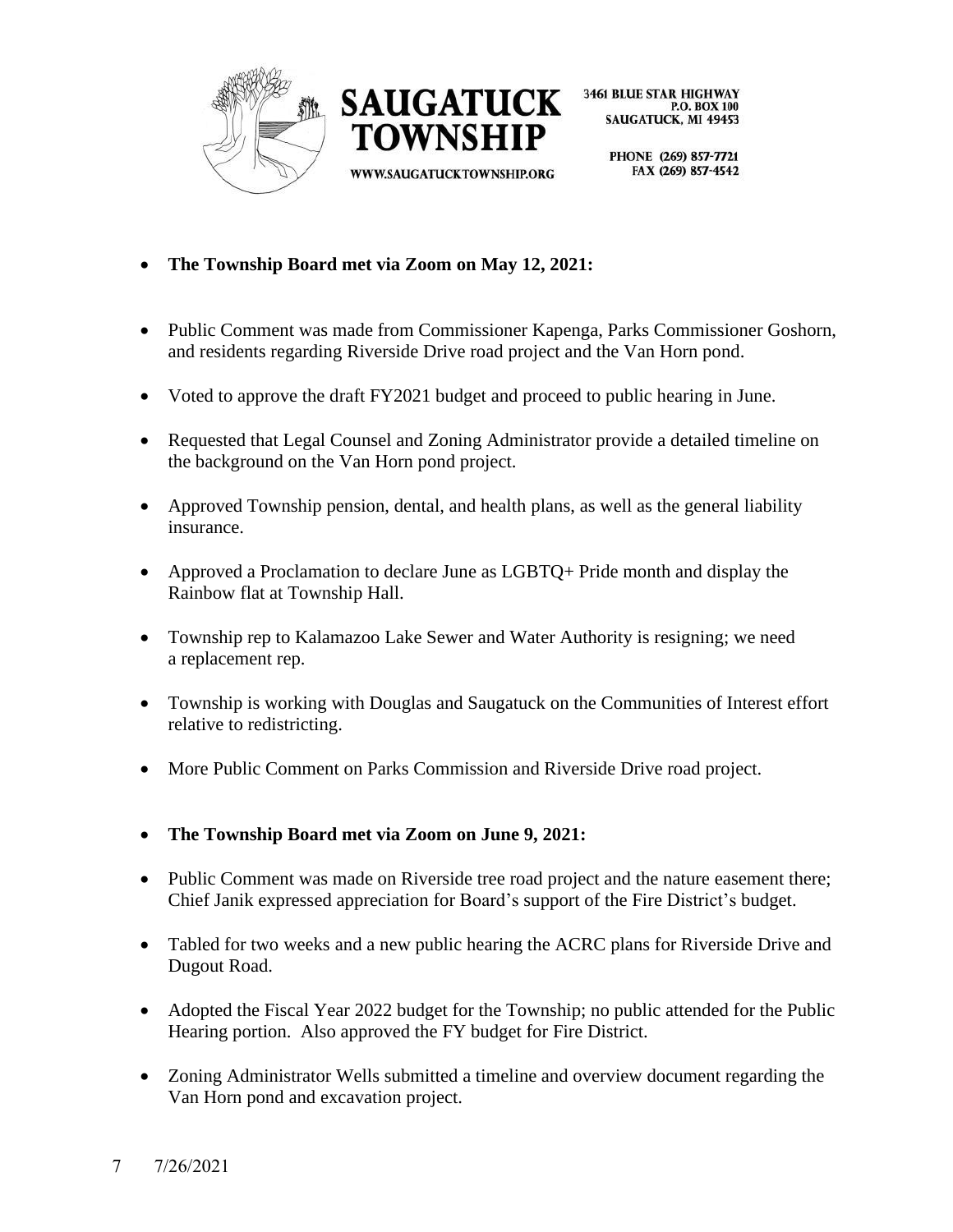



> PHONE (269) 857-7721 FAX (269) 857-4542

- Voted to not adopt an ordinance for Off Road Vehicles that the County has endorsed.
- Battery collection has begun at Township Hall thanks to the Tri-Community Recycling Committee.
- Manager Frey was appointed to be our rep to the Kalamazoo Lake Sewer & Water Authority replacing Mike McGuigan who has moved away.
- **The Township Board held a Special Meeting on June 21, 2021:**
- Special Board meeting held on the Dugout Road and Riverside Drive road resurfacing and widening plan of the County's Road Commission.
- 12 residents spoke against the plan primarily due to the large number of trees to be removed; 1 resident spoke in favor.
- County Road Commissioner was present to answer and address board's concerns. ACRC was adamant that they could not accept a plan with fewer than 100 trees being removed.
- Board voted to support a plan to remove only 50 trees which, in effect, kills the entire plan for now.
- **The Township Board met on July 14, 2021 in person:**
- Clerk Bigford chaired the meeting in Supervisor Osman's absence.
- Public Comment made on recycling, a Coastal Alliance endorsed plan for an alternative marina submitted to ACE which would run along the river and not require major excavation on the site, Blue Star traffic and speed, and County Commissioner Kapenga on desire to use ARPA funds for Broadband expansion.
- Board voted to re-appoint Rebecca Israels to the Planning Commission, appoint Michael Wurth to the open PC seat, and re-appoint ZBA Commissioner Kercinik to another term.
- Two of the elected Park Commissioners have resigned and will need to be replaced by board appointment to serve remainder of their terms. Goshorn and Baarman have left.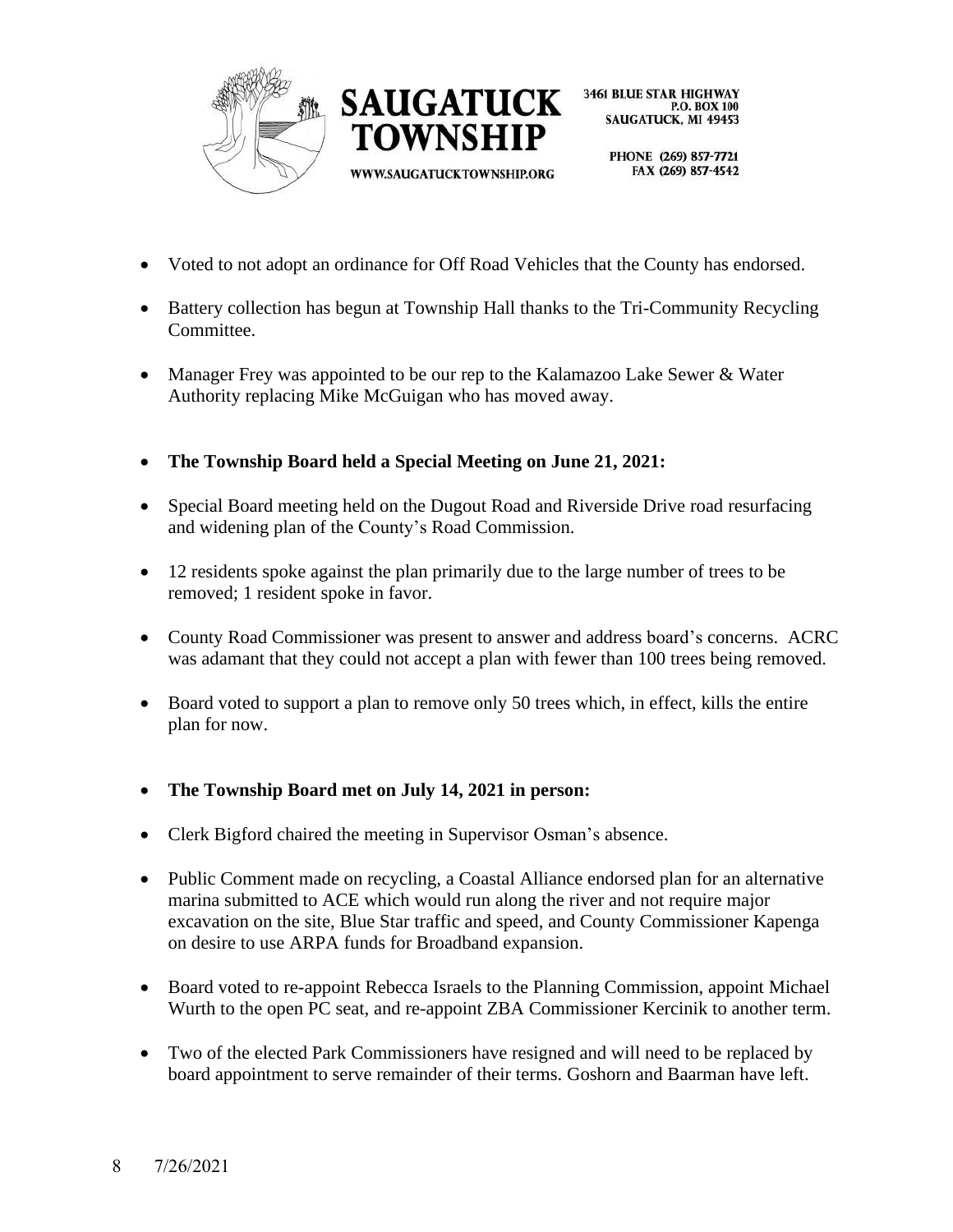



> PHONE (269) 857-7721 FAX (269) 857-4542

- Board accepted the legal settlement with the Bowdish and Van Horn families which allow public water to be extended to the Van Horn properties on 66<sup>th</sup> Street. The cost of the project will be divided among the 19 parcels as a Special Assessment over a 10-year period; Township will need to secure a bond to finance the project.
- Approved the revised inter-local agreements to allow the Township to join the Kalamazoo Lake Harbor Authority as a full, equal voting member. Two representatives need to be appointed by the board in August.
- Voted to accept receipt of the American Rescue Plan Act funds which will amount to around \$350K. Decisions on how to spend the federal COVID relief need not be made until 2022.
- Treasurer Helmrich reported on Fiscal Year End finances. General operating funds closed the year 6% ahead of budget for revenues and 6% below budget for expenditures. A strong Year End position. Total investments are now \$1.8M which is a 135% increase since December 2020 as new investments continue to be made for the Township.

# **4. Staff Update, Consider Moving Meeting Time to 6pm**

Commissioners agreed to move Planning Commission meeting times to 6pm.

# **13) Adjourn**

A **Motion** was made to adjourn the meeting at 10:00 pm by Webster. Seconded by Shipley. Motion passed by unanimous voice vote. Next P.C. meeting: Monday, August 30th, 2021 at 6:00 p.m.